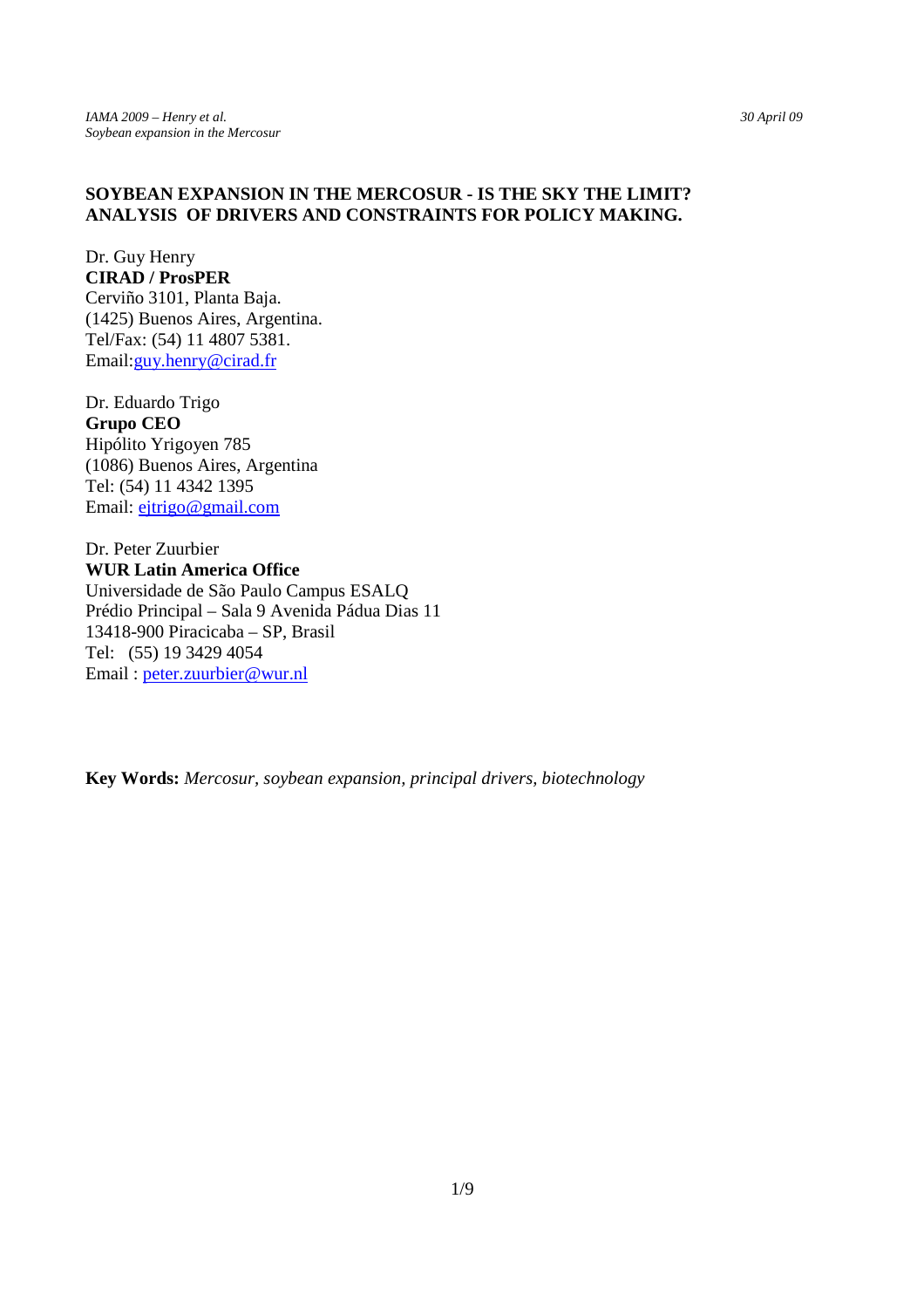# **SOYBEAN EXPANSION IN THE MERCOSUR - IS THE SKY THE LIMIT? ANALYSIS OF DRIVERS AND CONSTRAINTS FOR POLICY MAKING.**

### **Introduction**

During the last decade Argentine soybean supplies increased 130% to an estimated 45 million MT for the 2008-09 harvest. During the same period, the Brazilian soybean crop increased by 84% to arrive at 66 million MT (USDA-FAS, 2008). The Argentine growth rate is made up of 110% by area expansion, and 40% by productivity gains. In Brazil these growth shares are 62% and 20% respectively.



Area expansion occurred via three main paths. First, the combination of zero-tillage (*siembra directa*) agriculture and herbicide tolerant soybeans has allowed the intensification of the cropping cycle through the incorporation of soybeans as a second crop following wheat. This implied, over the ten year period covering 1996-2006, about 3 million has. The second main path is the crop substitution within the farm, as other crops - like sunflower, maize or cotton (depending on the region) – and livestock are

substituted by soybeans.

-

The third main expansion path is through new areas, in most cases previously underutilized in extensive cattle rising systems, or new deforested land, been incorporated to soybean production.<sup>1</sup> The main variables driving the expansion into new lands are, among others attractive relative crop and land prices, and transport costs favorable to soybeans *vis-à-vis* other crop alternatives, such a maize or cattle.

Looking backwards, probable the main factor explaining past soybean trends are the particular synergy between highly adapted (GM) varieties (and their fast adoption by producers), zero-tillage systems, precision planting, spraying, fertilizer and harvesting systems and improved associate cropping systems. Argentina is almost entirely planted with GM soybean, while estimations for Brazil range from 40-50%. The latter country deliberately limited GMO production as a non-GMO market access strategy (for the EU), at the early stages of the cycle, but since GMO soybean varieties were legalized, the proportion of total area planted with GM varieties is rapidly increasing .

 $1$  It is interesting to note, though, that even when soybean area replaced corn, sunflower and livestock, production in all these, including beef and milk went up by significant amounts, probably as a consequence of the fact that rising land prices forced the adoption of productivity increasing technologies and production practices also in these other productions (Trigo and Cap, 2007)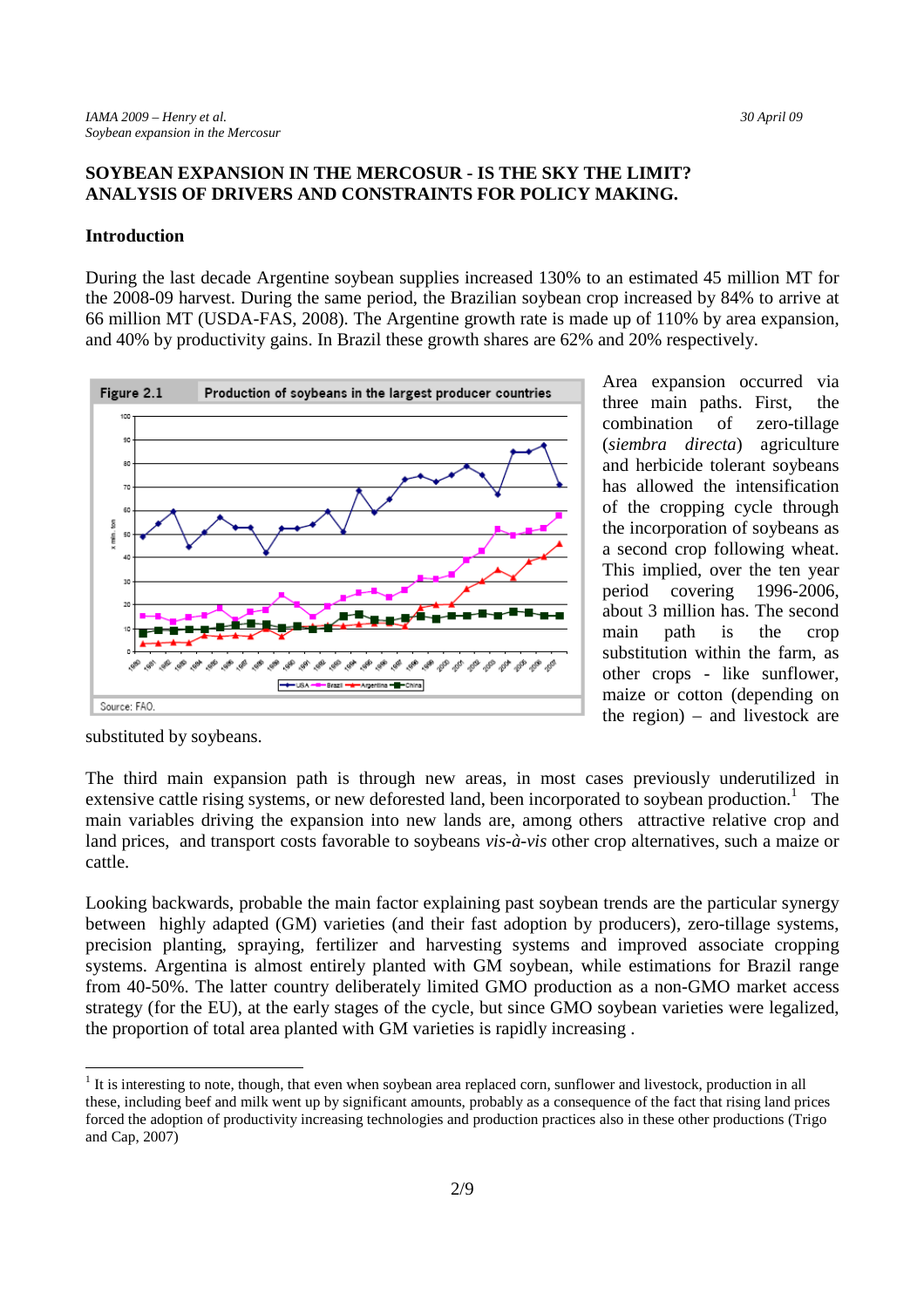-

During the last decade, Argentine soybean exports have more than tripled, while Brazilian soybean products rose by an estimated 250%. For the 2008-09 soybean harvest season, these two countries are expected to account for almost half of global exports. On the other hand, two-thirds of global soybean (products) exports are absorbed by China and the EU (USDA-FAS). In addition, while until recently soybean demand was made up (besides grains) by oil for human consumption and meal/cake for animal feeds, an additional (derived) demand for bio-fuels has further boosted global soy demand.



Argentina and Brazil are part of the Mercosur trading block that have been discussing trade liberalization policy agreements with the EU since a first round of negotiation talks were held in 2000. Several studies have generated estimations regarding future impacts of the liberalization of current EU-Mercosur agricultural trade restrictions (Drogué et al.2006; Mulder et al. 2004). While they may differ in relative magnitudes, a common denominator is that in general, Mercosur agricultural commodity export volumes will increase significantly.

Given the historical trends showing already very high production growth rates, given that environmental policies have become stricter especially in Brazil, given that available land use and quality have been under increasing pressure, and given that biotechnology advances may be leveling off, the question that arises is "What are the limits of soybean production in these countries? Are there technical, economical, financial, logistical, organizational, export restrictive (GMO into the EU) or political limits to this crop expansion, especially in countries like Brazil and Argentina? What are the costs of the continued expansion and who carries the cost – the private or public sector?". In short, "what factors will set the limit?"

In light of the above, this paper assesses recent soybean production dynamics, regarding area expansion and technology development for productivity gains, in principal producer countries Brazil and Argentina. Taking some of the research evidence, current and future principal "expansion growth drivers" and their constraints and possible "ceilings" are analyzed<sup>2</sup>. Conclusions from this assessment will point out the need for appropriate policy formulations for a sustainable soybean continuum in Argentina.

<sup>&</sup>lt;sup>2</sup> Most of the research results discussed is part of a bi-regional EU-LAC policy project<sup>2</sup>, financed by the European Commission. The project focused on three themes (i) comparison of agricultural policies between the EU and Mercosur, (ii) analysis of ex-ante impacts from agri-food trade liberalization scenarios between the EU and Mercosur, and (iii) assessment of the capacities of Mercosur agri-food sectors to respond to future EU trade expansion. In this paper, some of the results from the latter theme will be discussed. In addition, complementary information is used from recent work on biotechnology advances in Argentina by Trigo et al. (2007; 2008).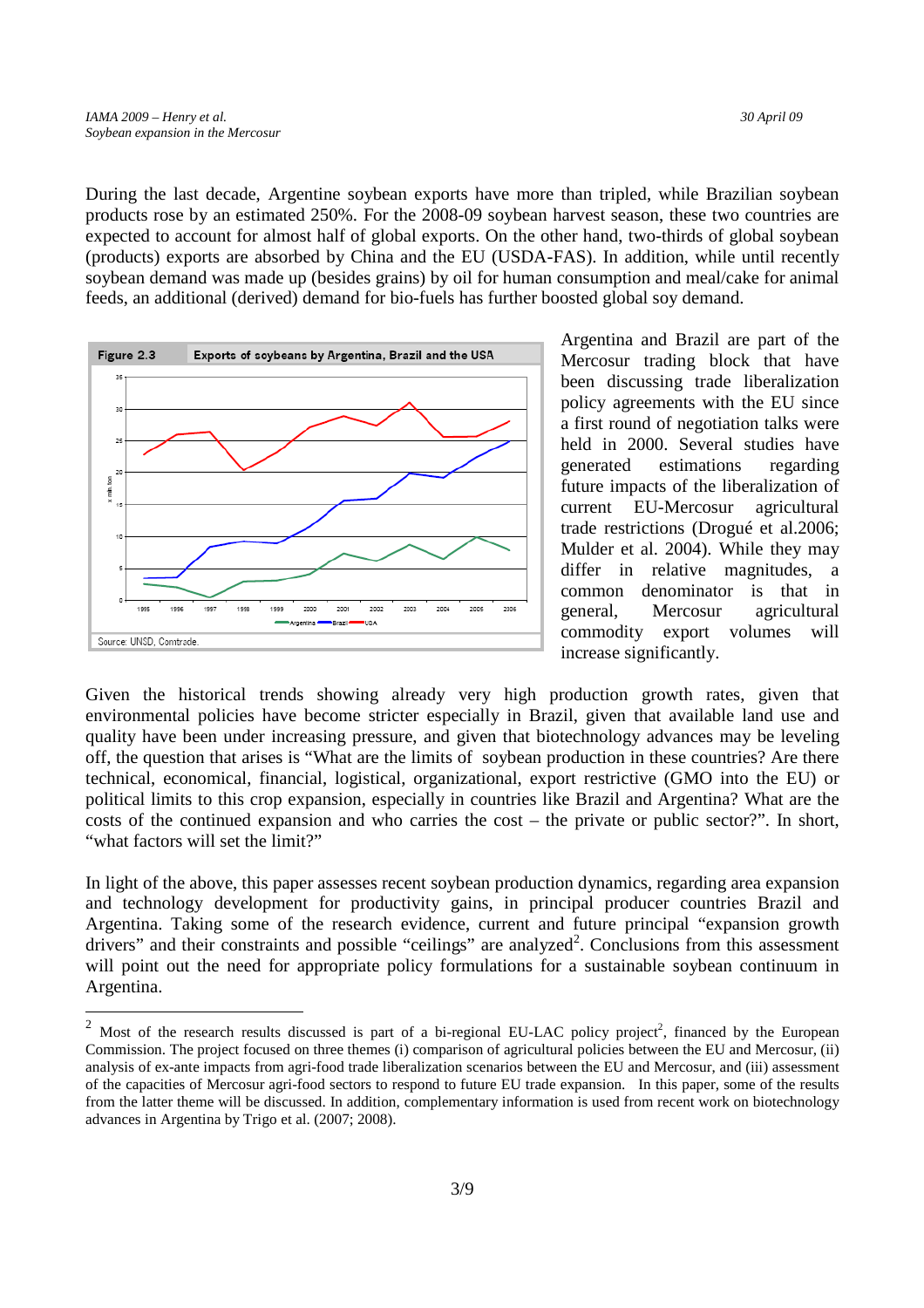# **Key drivers and implications of agricultural change in the region**

Recent work by Van Berkem and Bindraban (2008) discuss the soybean expansion in Brazil from the economic, social and environmental perspectives, contrasting opportunities and risks (Table 1). They propose similar agronomic and management practices as earlier discussed, which have repercussions on the environment. Their principal driver is the expanding derived demands for soy bean products. The opportunities seem to be private gain enhancing variables, while most risks seem to be public goods costs.

| Table 1 - Opportunities and risks associated with expansion of soybean production |                                                                                                                                                                                                                           |                                                                                                                                                                                                                                                                                                                                                                                                 |
|-----------------------------------------------------------------------------------|---------------------------------------------------------------------------------------------------------------------------------------------------------------------------------------------------------------------------|-------------------------------------------------------------------------------------------------------------------------------------------------------------------------------------------------------------------------------------------------------------------------------------------------------------------------------------------------------------------------------------------------|
|                                                                                   | <b>Opportunities</b>                                                                                                                                                                                                      | <b>Risks</b>                                                                                                                                                                                                                                                                                                                                                                                    |
| Economic                                                                          | -Growing demand for soybean for<br>food and animal feed<br>-Growing demand for soybean as<br>bio-fuel<br>-Growing demand for meat                                                                                         | -Costs of more intensive use of grassland are<br>higher than the costs of using ground with the<br>original vegetation<br>-Reduced growth in demand resulting from<br>declining economic growth in soy/meat<br>importing countries<br>-Limited opportunities for export of meat due to<br>trade barriers or to failure to meet quality and/or<br>sanitary requirements<br>-High transport costs |
| Social                                                                            | -Employment conditions correspond<br>with international standards (incl.<br>banning of child labour)<br>-Better/fair remuneration<br>-Land ownership rights are assured<br>by introduction of land registration<br>system | -In the case of large-scale production, labour is<br>replaced by machines<br>-Livelihood of native population disrupted by<br>expansion of soybean cultivation<br>-Violation of labour laws due to poor<br>enforcement                                                                                                                                                                          |
| Environment                                                                       | -Application of zero-tillage<br>production methods<br>-Application of a soy/grain/grassland<br>rotation system<br>-Application of Ecological Economic<br>Zoning                                                           | -Loss of biodiversity resulting from expansion<br>of soybean cultivation as monoculture<br>-Soil degradation, water pollution and loss of<br>biodiversity as agricultural land is used more<br>intensively<br>-Local government is not able to manage control<br>soybean cultivation via spatial planning<br>measures                                                                           |
| Source: Van Berkum and Bindraban, 2008                                            |                                                                                                                                                                                                                           |                                                                                                                                                                                                                                                                                                                                                                                                 |

Studies on agri-food sector competitiveness in the Mercosur region, led by Meirelles and Batalha (2008) bring evidence that the principal drivers that will enhance future soybean production in the Mercosur, (given EU market signals) are: technology development and transfer, and available land resources (except for Argentina). Of course there exist significant differences between countries in the region. For example, Brazil looks forward to a technology induced new land expansion, whereby new drought tolerant soybean varieties will offer new opportunities for soybean production in the available, cheap, environmental policy neutral, semi-arid regions of North-eastern Brazil. The significant added advantage of this new region is that soybean production will be close to deep-sea export ports on the coast. Relative to Brazil, Argentina's land availability is much less, although, new production areas are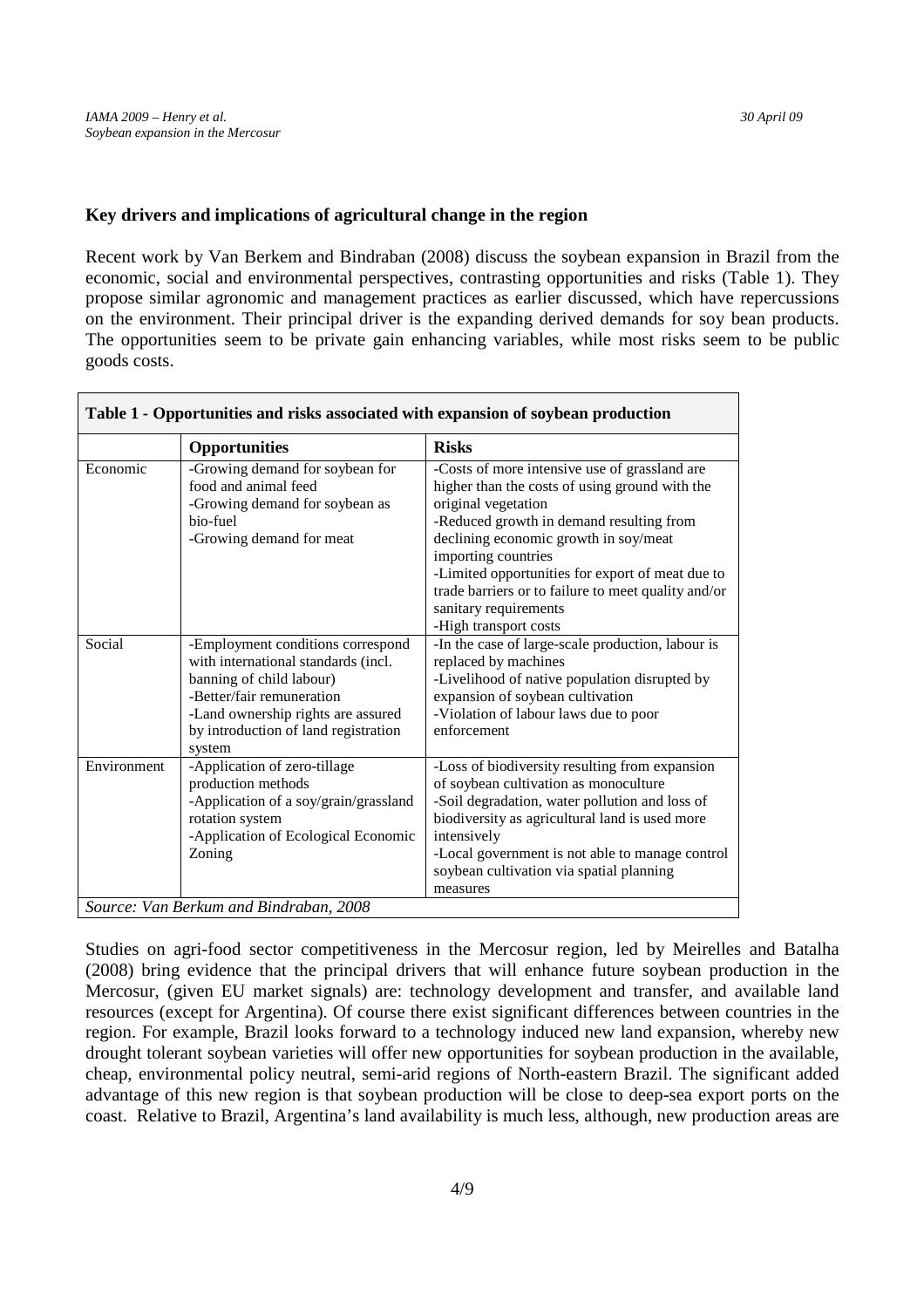opened where potential environmental impact is less of an issue (hence, away from the Northwestern regions).

The same study shows results concluding that the principal factors that constrain future soybean expansion in the Mercosur include: production and export taxation, and transport and storage capacity. A first comment regards the time frames of these constraints. Indeed, especially in Brazil the taxation issue is a structural longer term institutional constraints. However, in Argentina the current and very polemic export taxation (*retenciones*) could be seen as medium term political and hence conjunctural measure. A second comment is that technology can have a large impact on these constraints. For example, the former grain storage capacity problem in Argentina, has now been largely resolved by the introduction and massive adoption of the on-farm polyethylene "silo-bag" technology. However, due to different agro-ecological conditions, this has not been the case in Brazil. Nonetheless, as earlier discussed, the Brazilian "transport capacity" constraint, to some extent could be resolved by the future opening of soybean production in the North-East, close to seaports.

It is worthwhile to note that there exist different policies regarding the different soybean products between Argentina and Brazil. In Argentina, the *retenciones* are considerably lower for processed products soybean meal and oil, than for the whole grain exports. Hence, value adding is promoted. In Brazil, however the opposite takes place. Whole grain soybean exports are exempted from VAT, while soybean meal and oil exports are taxed at 12%. (Meirelles and Bathalha, 2008). This policy supposedly aims to "protect" the national soybean meal and oil market, which consumes almost half of the total soybean production.

Furthermore, these expansion limiting factors need to be put in perspective of the international trade environment with the following issues: While trade liberalization impact analysis models are based on reduced (or set at zero in the extreme case) tariffs and quotas, this does not affect non-tariff trade measures (NTM). In the EU-Mercosur trade relations several market restrictions are playing a role, although may not have been highlighted as such.

The unresolved issue about the regulatory environment on genetically modified organisms (GMO), including "food safety" restrictions, such as labeling, put a ceiling on the total volume that the EU will import either as primary commodity or as derived product. In this context, product traceability systems development (for the entire value chain) may pose a restriction on the volumes that are being produced. Furthermore, the fact that EU consumers are increasingly demanding policies (private or public) that guarantee "responsible soybean"<sup>3</sup> imports i.e. environmental responsible and socially respectful. In addition, there exists the increased pressure to curb land expansion policies within Brazil, coming from both international and national environmental agencies are a factor to consider, as they focus on the transition from pasture land, forestry of other types of land use for soy production. These restrictions have already impacted on the expansion of soybean areas in some parts of Brazil, and they will also be an issue in the Argentinean context, as existing forest protection legislation come into act.

# **The role of technology**

-

<sup>&</sup>lt;sup>3</sup> While already the 4th RTRS International Conference is being planned for May 2009 in Brazil, some sceptical voices argue that as long as the "main players" are sitting around the table together analyzing what should and what could be done, they have a valid excuse to consumers that "they are working on it"…..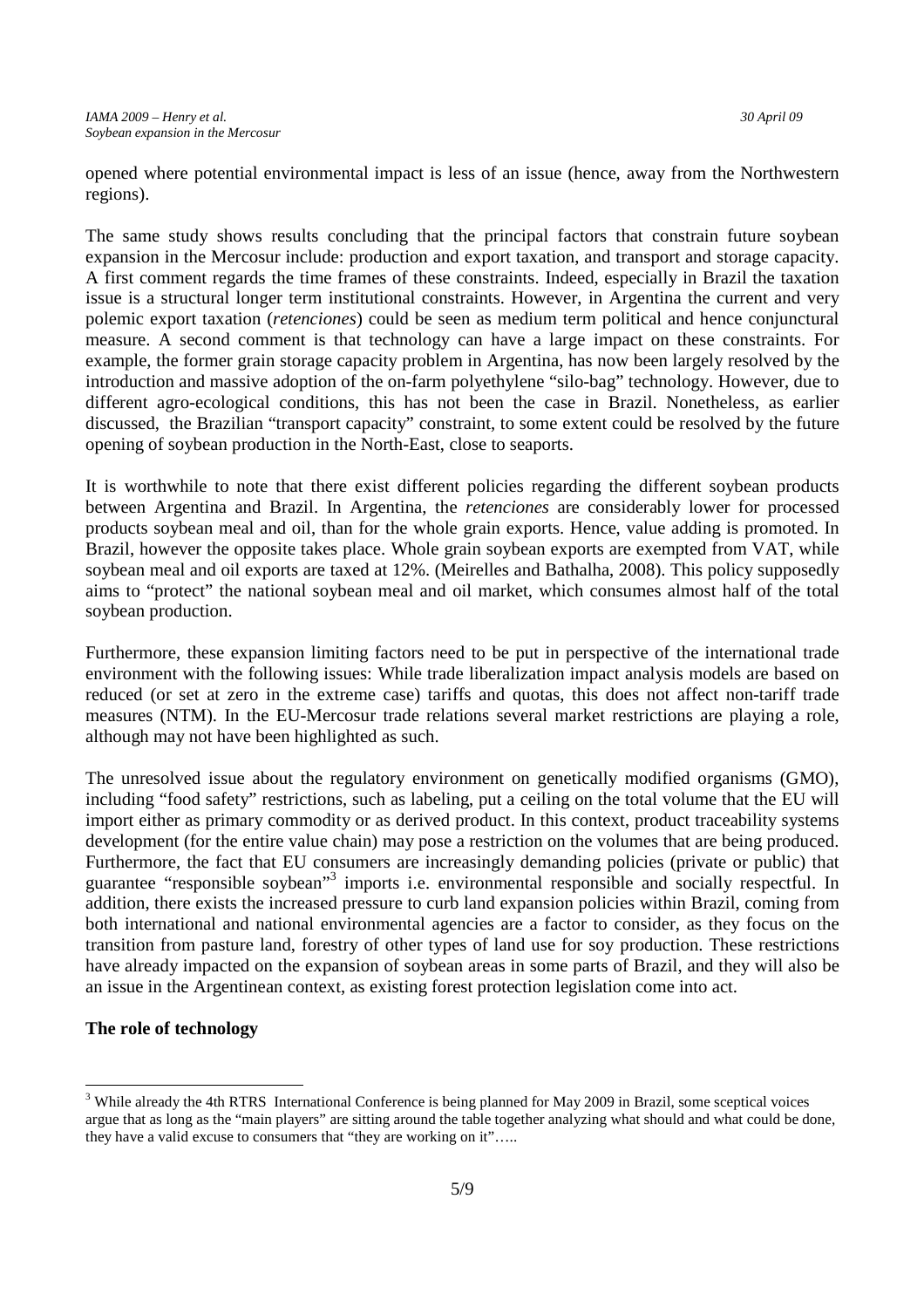Technology and particularly biotechnology, has played a key role to date and has had an important impact on soybean expansion. One of the most important issues emerging from the different technological behavior patterns between Argentina and Brazil, regarding soybeans and the GM (herbicide tolerance - HT) technology is that the story since the technology became available at world level, clearly highlights the importance of the "early adopter" factor. Once that the HT technology for soybeans became available in the early-mid 1990s it was accessible for all soybean producing countries. However, adoption time and rate was very different in the major producing countries reflecting, essentially, different policies regarding biotechnology. While in Argentina there was a proactive attitude, well supported by a series of earlier policy decisions, particularly in regards to the establishment of the needed bio-safety regulatory framework, in Brazil the situation was quite different and it has not been until 2006 that Brazilian farmers were able to legally utilize the new technology. Although farmers were using it illegally, first and then under temporary approvals, since around 2000, the fact is that this situations clearly has been reflected in the adoption rate and, consequently, in the benefits that the farmers – and the country – have been able to get out of the new technologies. While in Argentina, estimates set economic benefits in the order of USD 19 billion for the period since adoption (Trigo et.al. 2007), calculations for Brazil indicate that economic benefits range only from 1.6 billion USD to about 2.1 billion USD, depending on the hypothesis adopted regarding time and level of adoption. In the best case scenario, benefits in Brazil represent about 11.5% of those in Argentina, in spite of Brazil been a much larger soybean producing country (Celeres, 2008). This difference is, however, tending to disappear as the area with GM soy has been rapidly growing in Brazil since 2006, and it is now estimated at over 60% of all the area planted with the crop (James 2009)



**Figure 3** – **Evolution of the share of GM crops of the total planted area in Argentina, by species.**

In Argentina, "early adopters" benefits and the technology adoption curves (Figure 3) have played major roles in the sector's performance, and still continue to influence its development, as later policy

*Source: www.argenbio.org*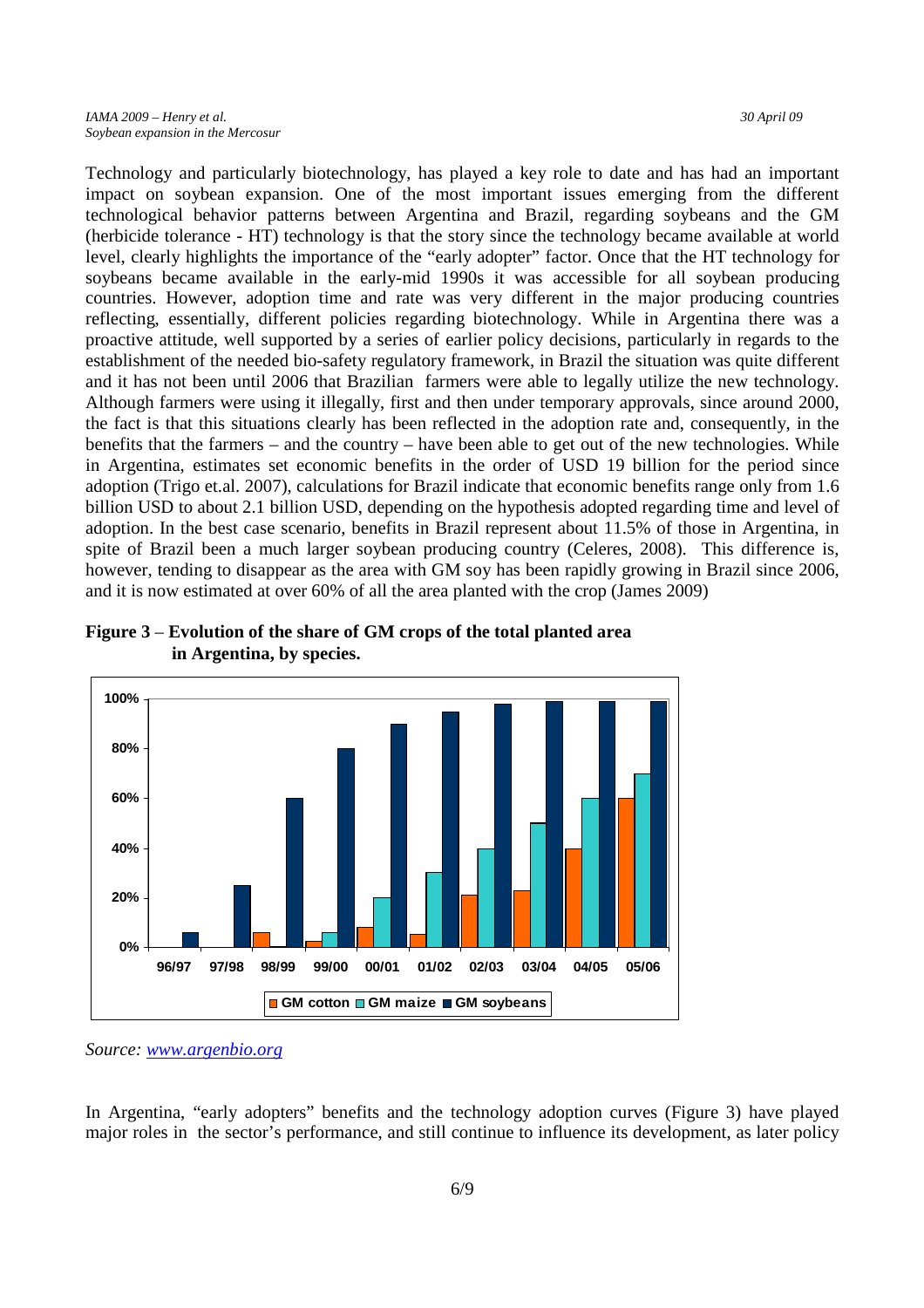developments have made soybeans still more competitive relative to other crops than in the past. The issue is how are on-going and future biotechnology developments going to evolve? In this sense there is the need to differentiate the short-medium and the long run impacts.

In the short run the situation may continue to evolve along the currently established pattern. The EU has approved RR2 for importation and there should be no significant external constraints to its rapid adoption in both Argentina and Brazil. Estimates indicate that the new varieties may bring an additional 10% productivity increase, which, given present conditions, is a significant gain possibility. However, a number of considerations should be brought to bear in terms of how quickly this would /could become a reality in Argentina. A first aspect is the Intellectual Property Rights (IPR) situation. The story about IPR conflicts between technology providers and Argentina has become a classic story in recent time's technology markets, and it is not fully resolved yet. This is not the place to elaborate on the case, but in it, there is sufficient room to raise the issue of whether future technological developments will become available to Argentinean production systems as rapidly as they did in the past, when HT soybean became available in the Argentinean market practically at the same time as it did in the USA, the market of origin of the technology. Present conditions could very well sustain the argument that for the next stage of the technological cycle, "early adopters" gains – with all their implications – may not be for Argentinean agriculture, but for Brazil….

A second aspect related to the above is what has been happening with the evolution of the bio-safety regulatory process in Argentina. While at the early stages of the system – early 1990s – the review process for new events took between 12 and 18 months, the length and complexities of the regulatory requirements have continuously increased since then, adding uncertainties and costs to new traits' developments and introductions. Most of the relevant short and medium term soybean technologies are already in the pipeline, but taking in considerations both the working of the bio-safety regulatory process and what could eventually be the commercial policies of the technology providers, it would be hard to predict when they could become effectively available for incorporation in the productive system. This issue may eventually become even more important and restrictive in the future as restrictions on productivity gains, disease resistance, drought resistance and more in general adaptability of crops vis-à-vis climate change, are to be handled by multi-gene technologies, adding still greater complexity to the process. Argentina, has been one of the greater, if not the greatest, beneficiaries of the first cycle of agricultural biotechnology, particularly with soybeans, but also in other products as maize and cotton. At this stage it is not clear that Argentina is in the same position to continue to be so in the future, although many of the technologies in the pipeline hold great potential to both continue to sustain productivity increases and to provide alternatives for some of the environmental problems mentioned above.

## **Conclusions :**

While strengthened global derived soybean product demands have caused a soybean boom in the Mercosur region, the evidenced productivity increases, changed cropping patterns, production practices and (micro and macro) area expansion have seen different drivers and conditions by country. The more straight forward and better known arguments for soybean area expansion in Argentina, compared to Brazil, were discussed. However, the more significant differences prove to be technological and the technology-policy complex. More specifically, on the one hand, they regard the differences in biotechnology policies and institutions and how they have affected biotechnology adoption paths.. On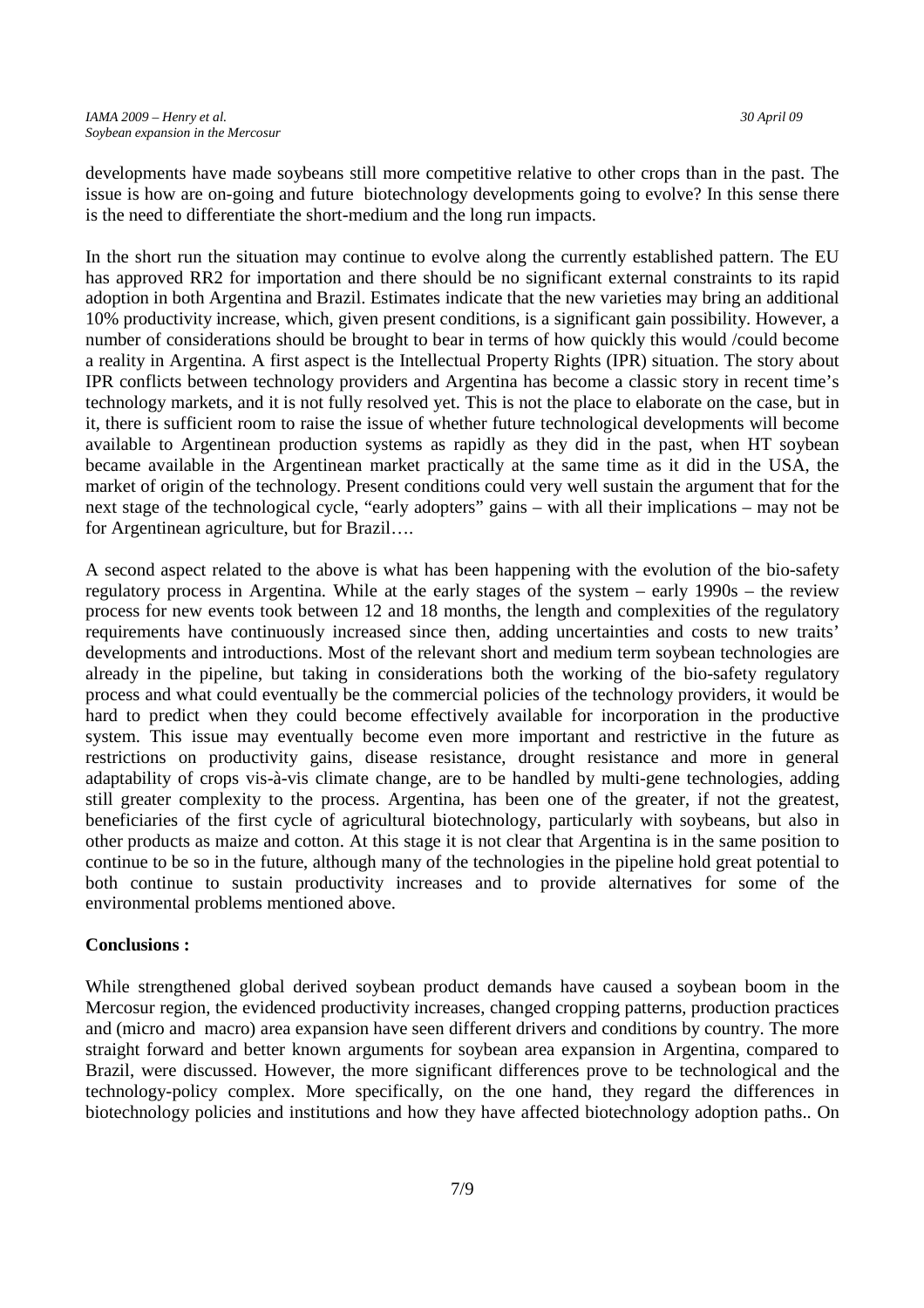the other hand, they also reflect national and international policy regimes targeting environmental and social goals.

For the Mercosur region the production (and exports) of soybeans for food, feed and biofuels, the sky is not the limit, but future constraints do not seem to be coming from land availability for soybeans production, costly export restrictive policies, or transport or storage capacity. Futures limitations may be science based and closely connected to its actors, institutions and the public policies that have influence the access, uptake and diffusion of the new technological concepts.

Argentina and Brazil have both the potential to continue capture significant gains from expanding soybean production and trade. Higher productivity gains can be expected if the necessary investments in biotechnology and related services can be optimized. The basic concerns as to how the future will evolve stem from (i) the demand for sustainable production of soybeans and (ii) the institutional capabilities and policy environment to facilitate the scientific infrastructure and the soybean industry.

The sustainability debate as conducted in the Round Table on Responsible Soy (RTRS) production is a clear indication that major stakeholders in the world of soybean production, processing and consumption are increasingly working together to come to terms with civic society demands, especially those in the EU. The institutional capabilities pose a challenge for governments and the private sector to take up their responsibility for ultimately, feeding the world.

As to the relative position of the two major Mercosur partners, Argentina may have some structural and long term comparative advantages that will prove crucial for a needed cost advantage i.e. soils, sector actors and chain organization, environmental impacts, distance to ports, taxes (except for exports). However, Brazil may have a future edge regarding the creation of (more) effective policy based incentives and conditions to stimulate the needed biotechnology production, legalization, costing, introduction and uptake.

## **References**

CELERES. "Economical Benefits of Biotechnology in Brazil: The soybean case", Uberlandia (MG), Brazil, 2008.

Drogué, S., Ramos, P. et J-C Bureau, 2006. Concurrence et Compétitivité des pais du Mercosur et Etude de l'effet des Accords Tarifaires sur diverses Filières Françaises. Rapport final. UMR ADEPRINA, Grignon, France

James, C (2008)."Global Status of Commercialized Biotech/GM Crops: 2008", ISAAA Briefs 39-2008, www.isaaa.org

Meirelles, H. and M.Batalha (2008). Competitiveness of Mercosur agro-sectors: Argentina, Bolivia, Brazil, Chile, Paraguay, Uruguay. Internal FP6 EUMERCOPOL document. UFSCAR, São Carlos, Brazil. http://www.eumercopol.org/f\_reports.html

Mulder, N, and J. Oliveira Martins (eds.). 2004. Trade and Competitiveness in Argentina, Brazil and Chile: Not as easy as A-B-C. OECD. OECD Publications, Paris, France